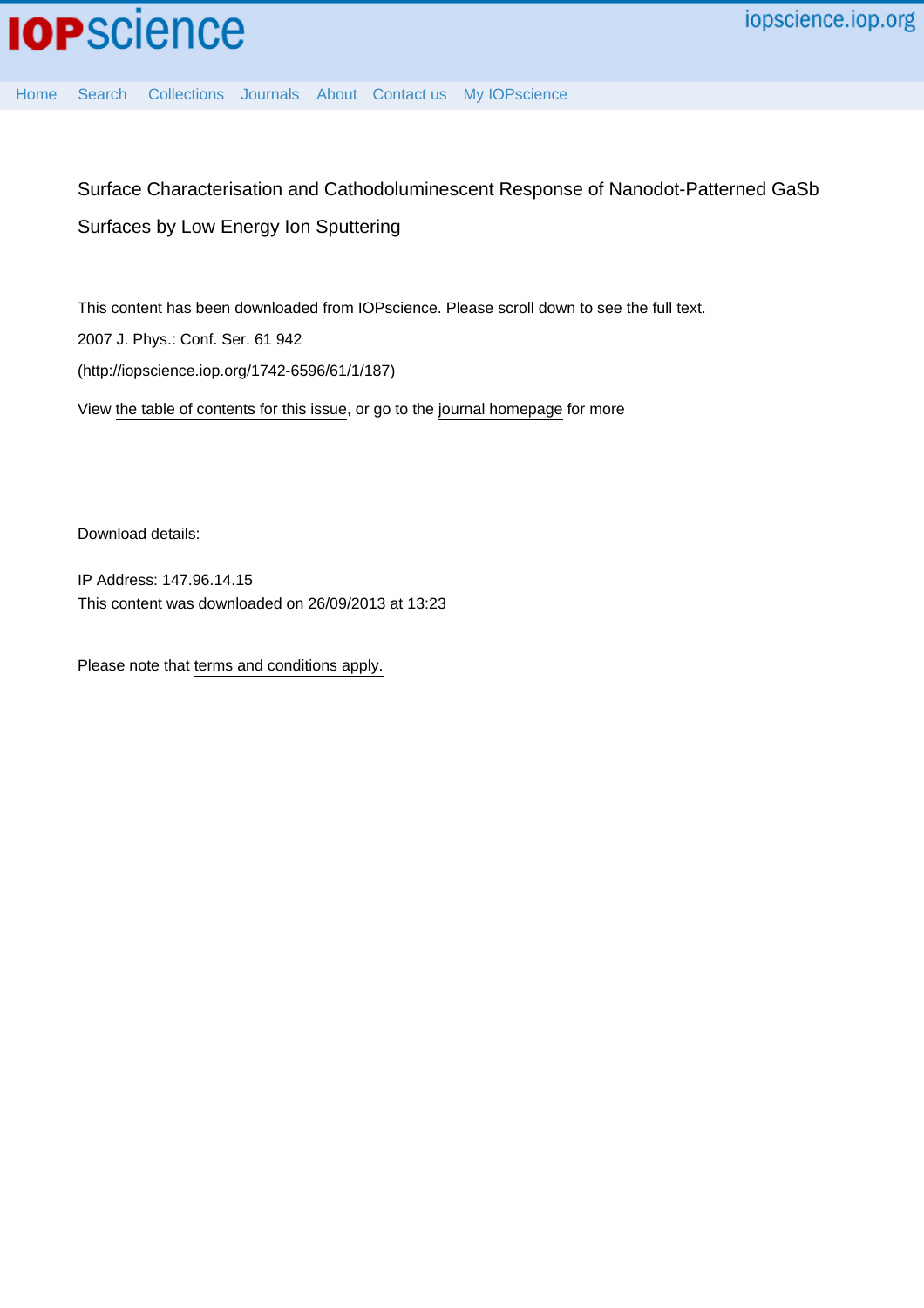# **Surface Characterisation and Cathodoluminescent Response of Nanodot-Patterned GaSb Surfaces by Low Energy Ion Sputtering**

# $\,$  J. L. Plaza $^1\!,$  P. Hidalgo $^2$  and E. Diéguez $^1$

<sup>1</sup> Laboratorio de Crecimiento de Cristales, Departamento de Física de Materiales, Facultad de Ciencias, Universidad Autónoma de Madrid, 28049, Cantoblanco, Madrid, Spain

<sup>2</sup> Departamento de Física de Materiales, Facultad de Ciencias Físicas, Universidad Complutense de Madrid, 28045, Madrid, Spain.

joseluis.plaza@uam.es

**Abstract**. The scope of this paper is to analyse the effect of Au and Cr impurities, diffused onto GaSb substrates on the formation of nanodots created by LEIS using Ar+ ions It is concluded that oblique incidence in rotating configuration delays the formation of the nanodots compared to previously reported normal incidence experiments. The presence of cracks induced by the sputtering process has been observed both in the Au and Cr diffused samples. Cathodoluminescence (CL) spectra obtained in irradiated samples both pure and Crdiffused have revealed no difference between them, showing the usual three band encountered in this material (Band Gap at 798 meV, A Band at 777 meV and tail-states at 815 meV). However, a fourth band has been detected in the Au sample centered at 769 meV.

### **1. Introduction**

In the last few years, much effort has been directed to the development of periodic nanostructures and this has become one of the main goals in the field of nanotechnology. In particular, the formation of controlled nanostructures in semiconducting materials appears to be an important issue in the future development of the next generation of optoelectronic devices. Amongst the available nanostructuring tools, electron beam lithography (EBL) is becoming an essential technique in the fabrication of controlled and periodical nanostructures, however, due to its low throughput the role of this technique is being relegated, at the present, to the fabrication of prototypes in the laboratory environment or as support technique in the industry [1]. These difficulties are stimulating a great amount of effort in order to develop parallel processing techniques to be employed in the fabrication of nanostructures. Amongst them we can mention, for example, the self assembly of semiconductor nanocrystals [2] or the Stransky-Krastanov method for the growth of semiconductor heterostructures and quantum dots [3]. It has also been recently reported that low energy ion sputtering (LEIS) at normal incidence, appears to be a very promising technique for the fabrication of nanostructures and quantum dots representing an attractive alternative to the Stranski-Krastanov method. It has been demonstrated, for example, that hexagonal arrays of uniform semiconductor quantum dots can be developed by LEIS using Ar<sup>+</sup> ions [4,5]. In particular, it has been shown by Facsko et al. [6] that dot patterns can be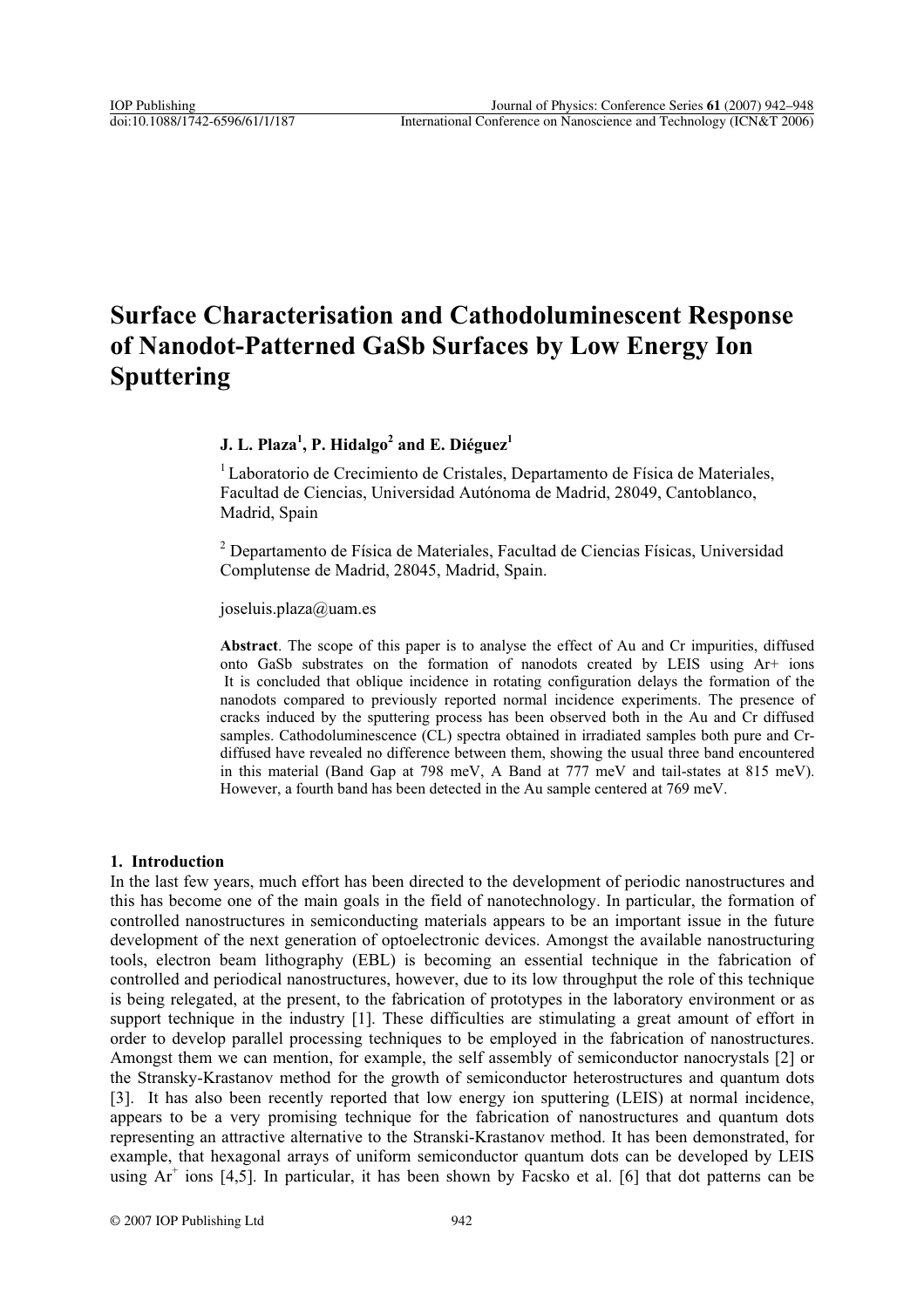spontaneously formed on GaSb and InSb when surfaces of these materials are sputtered with low energy argon ions at normal incidence.

 An additional advantage of this technique is that the size and the density of the dots can be controlled independently by tuning the sputtering time and the energy of the incident ions. The formation of these ordered nanostructures has been extensively studied and reviewed both for metals [7] and semiconductors [8]. The self-organization of quantum dot periodic arrays during sputtering has been attributed to an interplay between surface roughening induced by the ion sputtering and smoothing processes of the surface [4].

 Gallium antimonide. (GaSb) is one of the semiconductors that is becoming very relevant in the field of optoelectronics and communications (see for example the review from Dutta et al. [10] and references therein). Very recent papers have already been published on the formation of nanostructures on this material by using low energy Argon ion sputtering, such the series of papers above mentioned by Facsko et al. [4-6], who studied the formation of hexagonal nanostructure arrays and quantum dots on GaSb. We can also mention the analysis carried out by Panning et al [9], on the *p* to *n*-type conversion on GaSb surfaces by using the same technique. However, more research needs to be focused on the LEIS technique on semiconductor materials. For example, to the best of the author's knowledge, nothing has been published on the effect of diffused dopants on the formation of nanostructures created by LEIS.

 It is the scope of this paper to analyse the effect of Au impurities, diffused onto GaSb substrates on the formation of nanodots created by LEIS using  $Ar^+$  ions. Dopant diffusion in semiconductors has been traditionally used [see for example the review by Willoughby ref [11] and references therein] in order to fabricate semiconductor diodes and other devices based on a single piece of semiconductor material with two different kind of conductivities (*p-n*). It is the possibility to create this kind of structures what has driven us to study the effect of LEIS on diffused GaSb surfaces instead of simply using intentional doping during the GaSb crystal growth process, in which case the whole material would have only one type of conductivity (*p* or *n*). It is also the aim of this work to obtain the threshold conditions from which the nanodots are formed both in pure and Au-diffused GaSb. This is why this work is presented as the results of three successive sputtering experiments, analysing the progressive changes in the surface until the nanodots are formed.

#### **2. Experimental**

In order to carry out a systematic study of the effect of LEIS on Au and Cr-diffused GaSb substrates, the analysis of three samples submitted to LEIS was thought to be necessary. In order to fulfil this requirement without introducing possible structural differences between the substrates, a single wafer from a Bridgman-grown GaSb ingot grown in our laboratory (Ga, Sb 6N) was initially taken and polished with 1 µm alumina powder. The wafer was divided into three pieces of the same size in order to prepare the three different samples. The first one,  $S_{\text{ctr}}$ , served as control sample and was exposed to the LEIS process without any other previous treatment. On the second,  $S_{Au}$ , and third  $S_{Cr}$  samples, Au and Cr respectively were thermally evaporated by using an electron gun. An Edwards auto 306 Turbo was employed for this purpose. The evaporation parameters were; evaporation time: 12, 5min; electron beam current;  $40$ ,  $45mA$ , base pressure:  $3.4x10^{-5}$ ,  $3.0x10^{-5}$  mbar: thicknesses of the evaporated films: 130 nm ,170 nm for Au and Cr respectively. After the evaporation process and in order to diffuse the Au and Cr into the surface of the substrate, an annealing treatment was carried out. The annealing time was 9 hr. The annealing temperature was as low as  $250\,^{\circ}\text{C}$  in order to avoid high losses of Sb during the annealing. This process was performed under 300 ccm of nitrogen flux. After the annealing process we proceeded to remove the layers by using wet chemical etching with HCl. This acid does not damage the GaSb surfaces. The etching time was 2 hours immersing the sample in HCl heated at 60 $\mathrm{^0C}$  in a hot plate inside a laminar flow fume-cupboard. Subsequently, the sample was rinsed in acetone. Finally the sputtering process was carried out on the three (pure  $(S<sub>crt</sub>)$ ), Au-diffused  $(S_{Au})$  and Cr-diffused GaSb  $(S_{Cr})$  samples by using Ar<sup>+</sup> ions.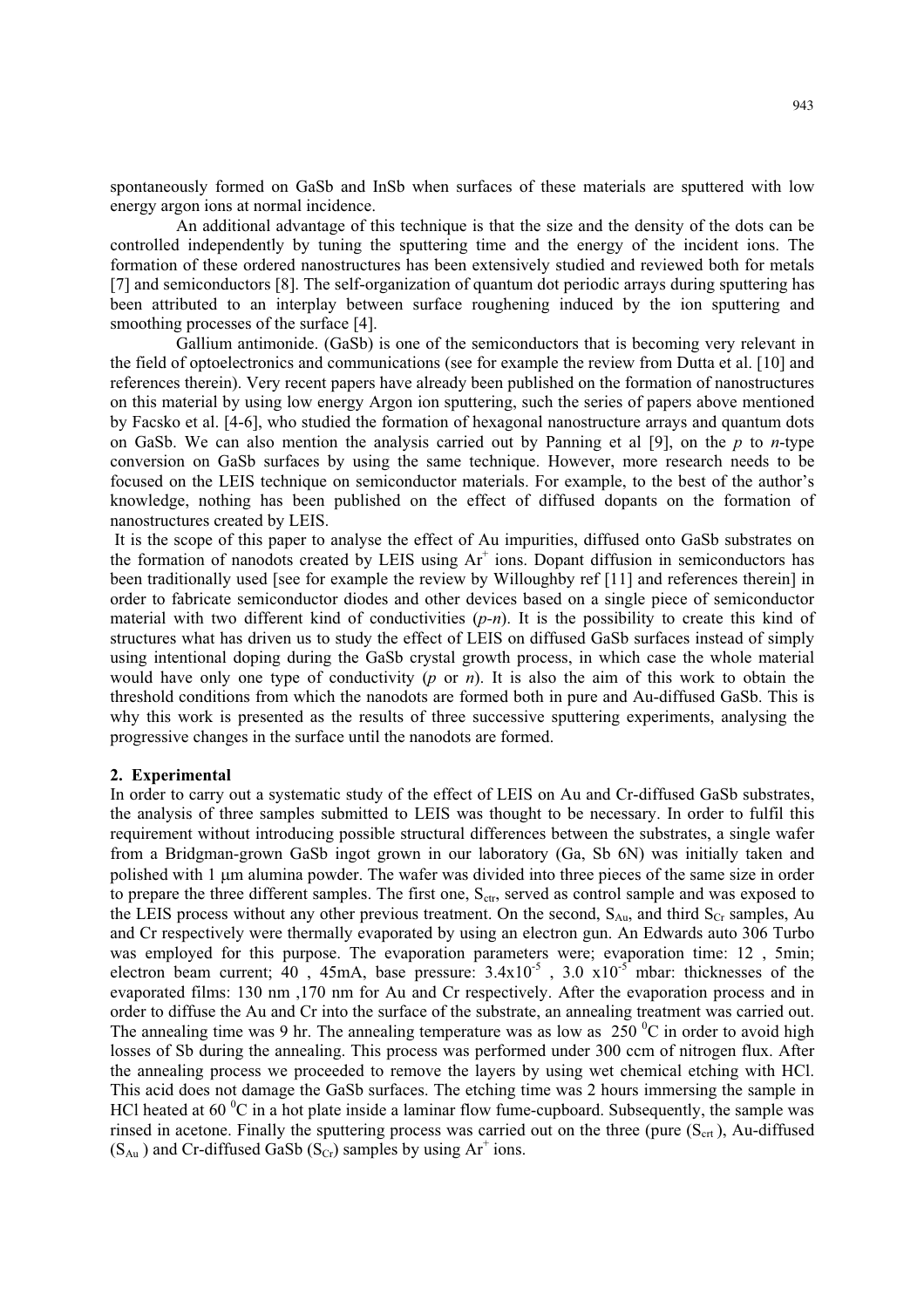The samples were irradiated with low energy Ar ion in a sequence of three succesive sputtering processes in order to control the stage at which the nanodots are formed. This work is described in detail elsewere. The accelerating voltages and ion fluxes used were in the range 500-600 V and  $6x10^{15}$ -1.5x10<sup>16</sup> cm<sup>-2</sup>s<sup>-1</sup> respectively. An ion flux of  $10^{16}$  cm<sup>-2</sup>s<sup>-1</sup> is considered by many authors [1-8] as the upper limit in which the conditions of the Bradley-Harper model are fulfilled [13]. The total exposure time was 38 min. This model explains the ripples and nanostructures formed during LEIS as instability of fluctuation which results from the competition between the roughening, by the sputtering depending on the local curvature and the smoothing by the surface diffusion. In all the cases, the incidence angle of the ion beam against the target was  $45<sup>0</sup>$  and the target (samples) rotated at 15 rpm. The successful technique of rotating sample under oblique incidence in creating hexagonal arrangement of regular dots has already been reported by several researchers [5,13-14]. However it has been reported that both configurations lead to stable hexagonally ordered dot patterns [2-6]. The system used in our sputtering experiments was a Millatron Ion Miller from Commonwealth Scientific Corp. The resulting samples were characterized by cathodoluminiscence technique. CL-SEM measurements were performed either in a Leica 440 or a Hitachi S-2500 scanning electron microscopes. The CL measurements, were carried out at liquid nitrogen temperature by using a OL-730 TE germanium detector at 10-15 keV of electron beam energy.

### **3. Results and discussion**

In order to get information about the thickness of the diffused Au and Cr layers, a secondary ion mass spectrum was obtained during the LEIS (see Fig.1). Only the relevant elements Au and Cr are shown in Fig. 1 as Ga and Sb remained constant throughout the process and gave no additional information. The presence in sample of Au and Cr several nm deep into the GaSb surface shown by the SIMS spectrum is a confirmation of the actual formation of Au and Cr diffusion layers. However the concentration of Au and Cr decays with depth. This is a common behaviour of impurity diffusion in semiconductors [11]. We can also extract information about the thickness of the impurity layers created during the diffusion process, according to the point where the signal reaches a flat evolution. This point indicates that the diffusion layer has been almost completely removed from the surface by the erosive effect of the sputtering process. The thickness thus obtained is about 12 nm for Au and 21 for Cr.



Figure 1. Secondary ion mass spectrum for Au and Cr diffused impurities.

In order to identify possible sputtering-formed nanostructures, we have performed an ultrahigh resolution SEM analysis of these samples. Some typical images obtained from this analysis are presented in Fig. 2. In these images it is observed the formation of dot hexagonal arrays at the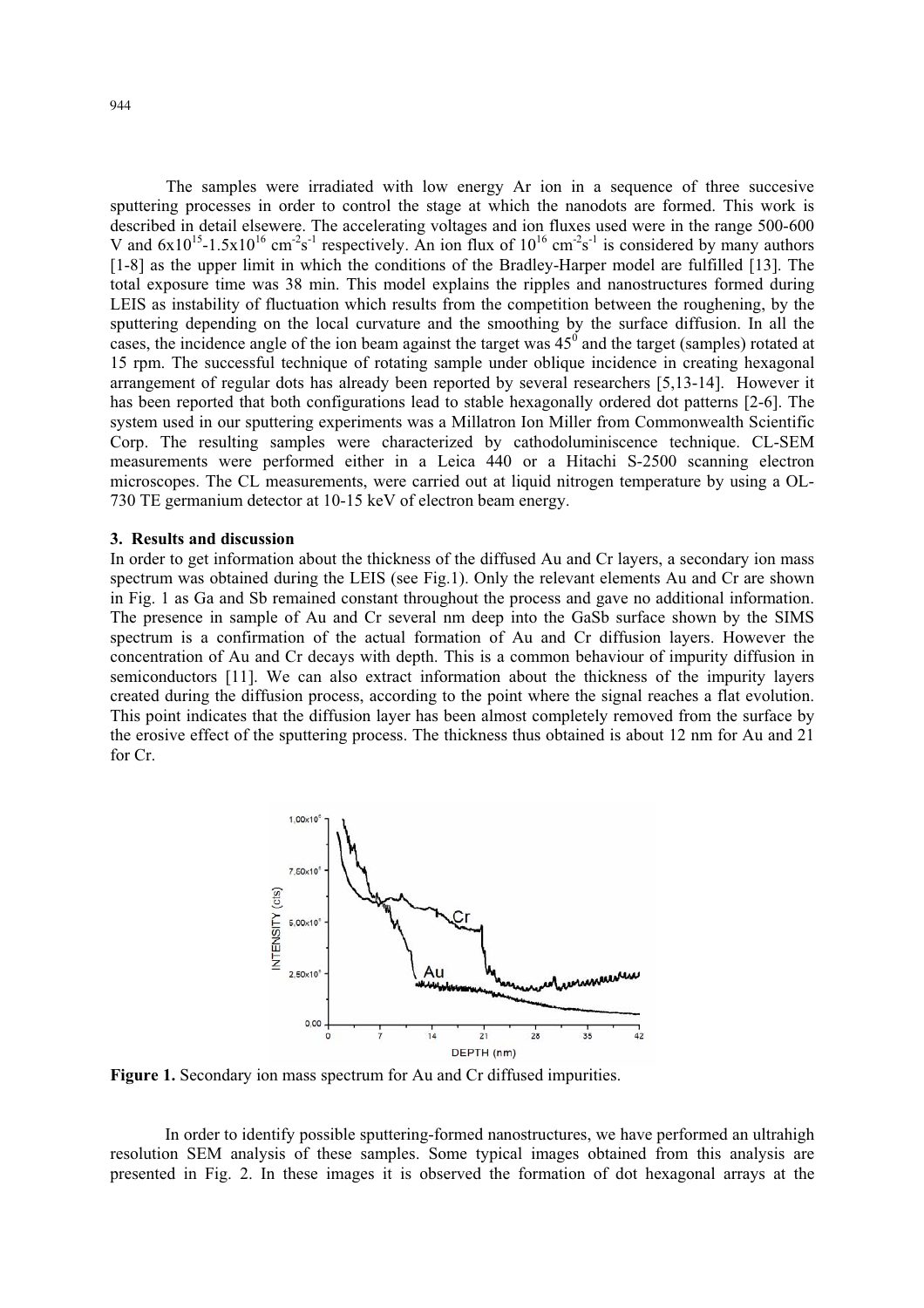nanometre scale (about 50-80 nm in diameter). Fig. 2a shows an SEM image obtained from the surface of the pure sample  $S_{\text{ctr}}$  after the sputtering process. Similar images, obtained from  $S_{\text{Au3}}$  and  $S_{\text{Cr}}$  are shown in Figs. 2b and 2c respectively. It is worth noting that, apparently, the structure of the surface regarding to the geometry, arrangement and size of the nano dots, is nearly the same in all the samples. However, detailed preliminary studies on these samples based on statistical distributions obtained from Atomic Force Microscopy (AFM) images (Cr diffussion; [16], Au diffusion; to published elsewhere) have shown slight variations on the size of the dots increasing in the case of Au and decreasing in the case of Cr, compared to the pure sample. Although these effects are probably induced by the dopant diffusion, the overall effect of these dopants is small and still remains unclear wether the changes in the size of the dots would be predictible considering only the diffused atom. However, a general result drawn from the mentioned AFM analysis is that the aspect ratio of the dots remains the same both in pure and diffused samples. Therefore the dopant nature does not seem to affect to the geometry and distribution of the dots. This uncertainty in the dopant effect comes from the fact that the diffusio layer width is much lower (120 nm for Au, 20 nm for Cr) than the depth at which the nanodots start to form (40 nm). Therefore, at this depth a very low dopant concentration is expected as shown by the SIMS spectra. However the defects found on the Au surface really suggest certain lattice distortion which is developed by the ion sputtering as the deffects shown in Fig 2c. These results suggest the possibility to diffuse smaller elements or the use of non equilibrium techniques like ion implantation in order to increase the thickness of the diffusion layer and to find out whether or not there is any additional effect on the formation of quantum dots induced by the presence of impurities. Such experiments are currently under way.



**Figure 2.** Ultra-high resolution SEM images from sputtered (a) pure GaSb. (c) shows a typical defect found onto the Au-diffused sputtered surfaces.

Regarding to the composition of the nanodot patterned surfaces, previous EDX analysis have revealed a Ga enrichment of the sputtered surfaces close to 5 %. This fact has also been observed by Facsko et al [2] by using Auger spectroscopy in undoped GaSb sputtered samples and it is attributed to Sb losses from the surface during the sputtering. This preferntial sputtering is still more evident in the case of the diffused surfaces where the Ga concentraton appears to be up to 25 % higher compared to the pure GaSb sample.

In order to get some idea about the luminescente response of these nanostructured surfaces by LEIS, a cathodoluminescence analysis was carried out. Regarding to the pure sample,  $S<sub>ctr</sub>$ , the CL panchromatic images and emisssion spectra present the same structure as the pure GaSb samples previously analysed [16]. However, it is observed a very weak luminescence compared to pure GaSb non irradiated samples. This decreasing luminescence could be related to the damage induced by the irradiation which could have induced a very high density of non-radiative defects. Typical CL images of this sample is shown in Fig. 3a where a very high grain boundary density can be observed. We can observe in Fig 3b corresponding to a Secondary electron image that there appear some defects that they only contribute to the topographic contrast in CL. In order to analyze radiative centres CL spectra were carried out and no different characteristics compared to those of the bulk material were observed. This fact is shown in a typical CL spectrum from an irradiated as-grown sample in Fig. 3c.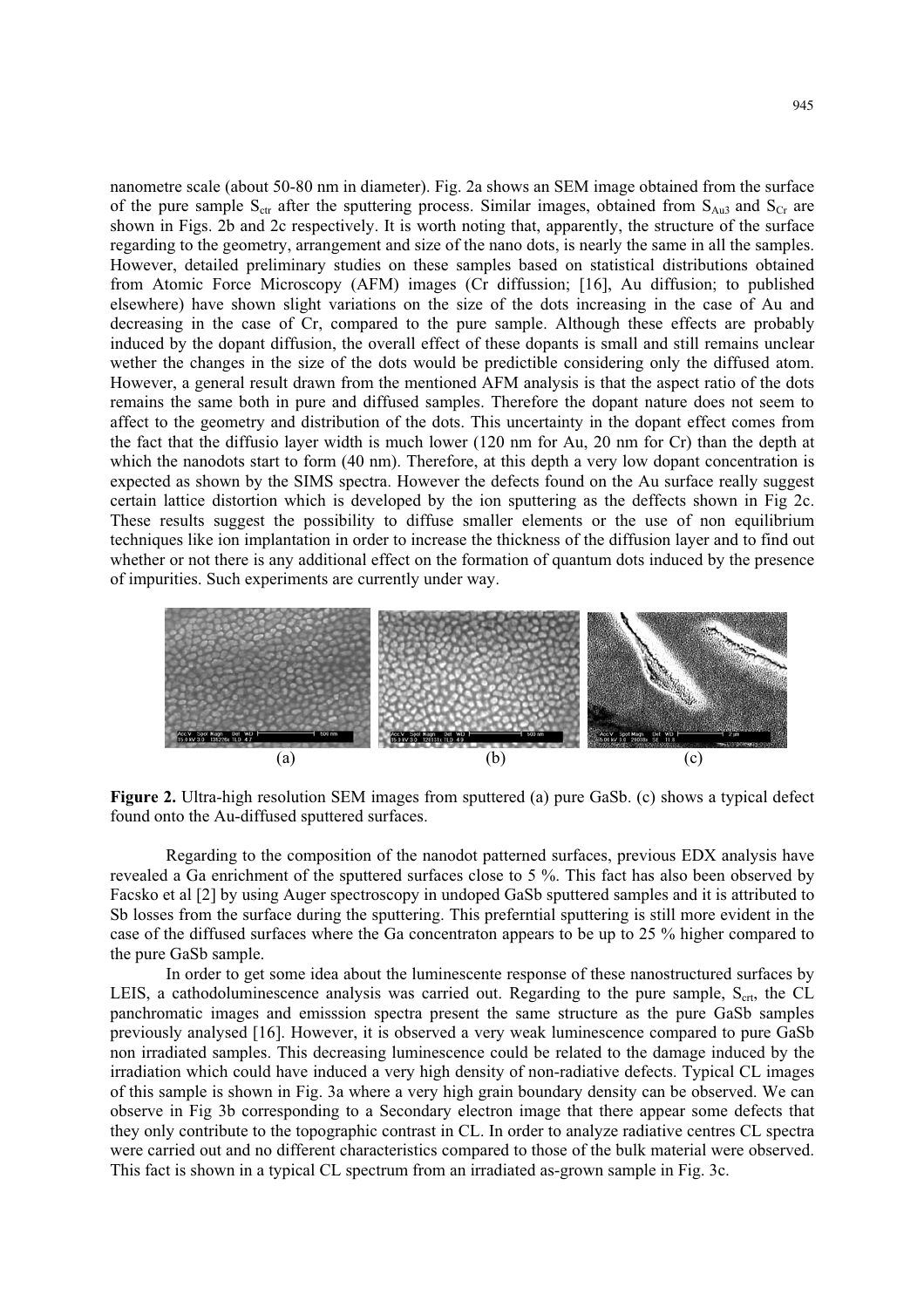CL images and a characteristic spectrum of the Cr-diffused irradiated GaSb sample  $(S<sub>Cr</sub>)$  are presented in Fig 4. It shows both in the CL spectrum and in the CL images, the same behavior as the previous samples  $(S<sub>ctr</sub>)$ . This behavior has already been observed in Cr-doped bulk samples [16], where the Cr concentration was not too high. In that work, it is reported an increasing A band when the Cr concentration is low. In this case, although the expected Cr concentration is low as indicated on the SIMS spectra, a modification of the A band intensity cannot be observed compared to the native sample. However, it is observed an increment in the overall luminescence signal regarding to the pure irradiated sample. The subsequent thermal treatments could be responsible of this increasing luminescence.



**Figure 3.** CL (a), SEM (b) images and CL spectra (c) from sputtered pure GaSb.

Finally, the results of the CL analysis from the Au-diffused sample  $(S_{Au})$  are shown in Fig. 5. A different behaviour of this sample compared to that from the pure and Cr-diffused irradiated samples can be observed. These differences appear both in the images and in the spectra. The CL images present a more homogeneous behaviour than the rest of the samples. In addition the CL intensity is much higher than in the other two samples. This fact is possibly associated to a nonradiative recombination centers reduction. The lowering in the grain boundary density, observed in CL images, could be related to the thermal treatment performed in order to induce, Au diffusion, although it has to be pointed out that the same thermal treatment was developed in the case of Cr-diffused sample.



**Figure 4.** CL (a), SEM (b) images and CL spectra (c) from sputtered Cr-diffused GaSb.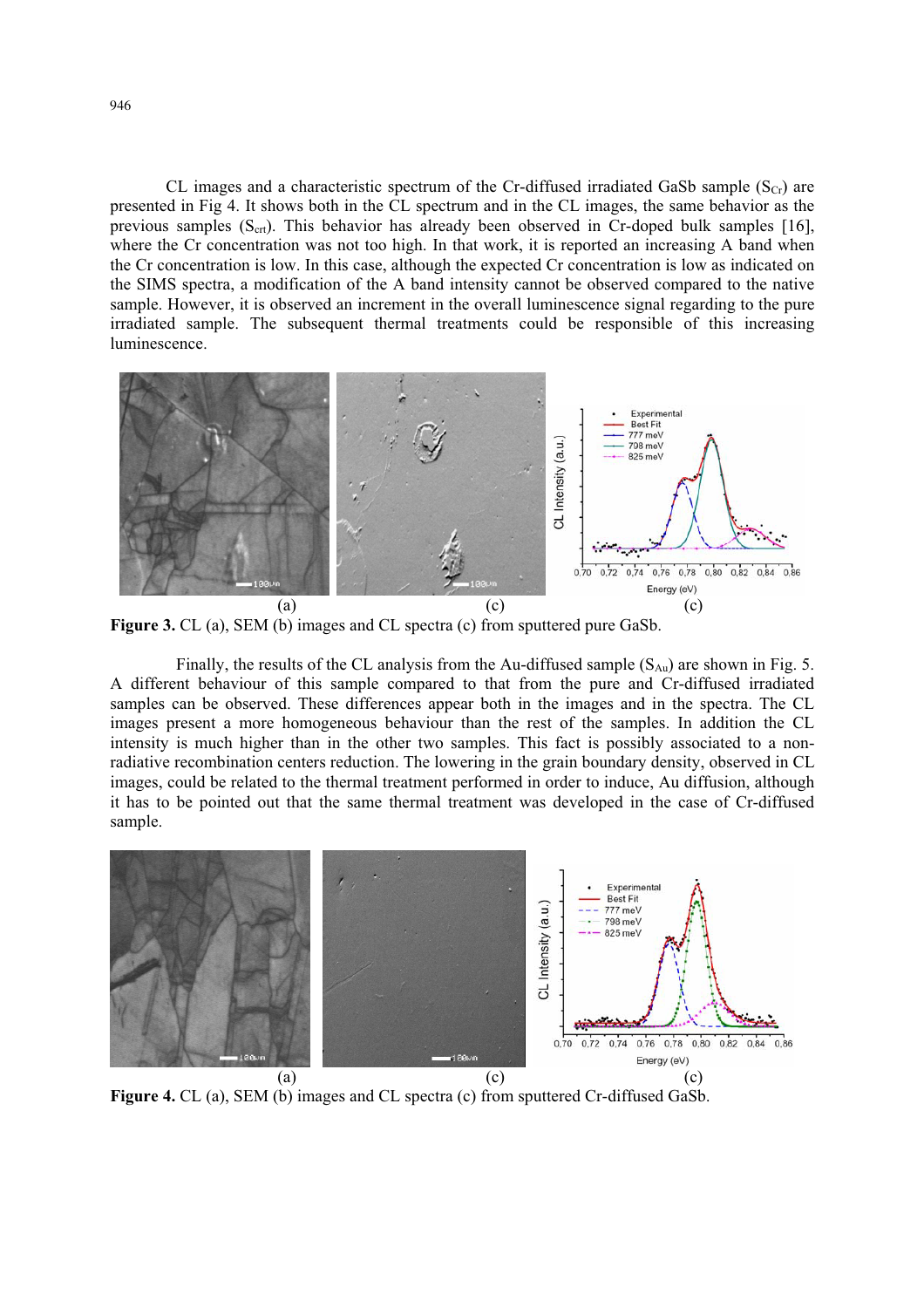As it has been previously mentioned, the CL spectra are also different compared to those from pure and Cr-diffused sample. We can observe the presence of three bands characteristics on pure GaSb (Band gap at 798 meV, A band at 777 meV and the tail-states band at 815 meV) and, in addition to these three bands we also observe a fourth band whose origin still remains unclear and which is related to the presence of Au. This new band is centred at 767 meV and the mechanism by which this band is formed could be the same to that in previously reported in Ru-doped GaSb samples [16].



**Figure 5.** CL (a), SEM (b) images and CL spectra (c) from sputtered Au-diffused GaSb.

#### **4. Concluding remarks**

In conclusion, we have analysed the effect of Au and Cr diffused impurities on the structure and Cathodoluminescent response of GaSb surfaces patterned with nanodots by using low energy argon ion sputtering. The formation of dot hexagonal arrays at the nanometre scale was confirmed both by atomic force and ultrahigh resolution secondary electron microscopies both in pure GaSb and Au, Cr diffused GaSb samples. Although the thickness (12 nm for Au and about 21 for Cr) of diffused layers resulted to be smaller than the nanodot formation threshold (about 40 nm), the impurities proved to have the remarkable following effects in the formation of cracks which has been remarkably observed in the Au diffused samples. From the compositional point of view Ga enrichment at the surface has been found more pronounced in the case of diffused samples. The cathodoluminescent response of the Au diffused sample shows a new band close to 767 meV not observed in the pure and Cr-diffused sample.

## **Acknowledgements**

This work has been supported by the Ministry of Education and Science of Spain under a Ramon y Cajal Contract, by the project MAT2003-09873 and by the project MEC (MAT 2003-00455).

### **References**

[1] Tseng A A, Chen K, Chen C D, Ma K J 2003 IEEE *Trans. Electron. Pack. Man.* 26 141.

[2] Facsko S, Bobek T, Kurz H, Dekorsy T, Kyrsta S, Cremer R 2002 *Appl. Phys. Lett.* 80 130.

[3] Shchukin V A, Bimberg D 1999 *Rev. Mod. Phys.* 71 1125.

[4] Facsko S, Kurz H, and Dekorsy T 2001 *Phys. Rev. B* 63 165329

[5] Facsko S, Dekorsy T, Koerdt C, Trappe C, Kurz H, Vogt A, Hartnagel H L 1999 *Science* 285 1551.

[6] Facsko S, Bobek T, Dekorsy T, Kurz H 2001 *Phys. Stat. Sol.* (b) 224 537.

- [7] Valbusa V, Boragno C, Buatier de Mongeot F 2002 *J. Phys.; Cond Mat.* 14 8153.
- [8] Carter G 2001 *J. Phys. D; Appl. Phys*. 34 R1.
- [9] Panin G N, Dutta P S, Piqueras J, Dieguez E 1995 *Appl. Phys. Lett*. 67 3584.